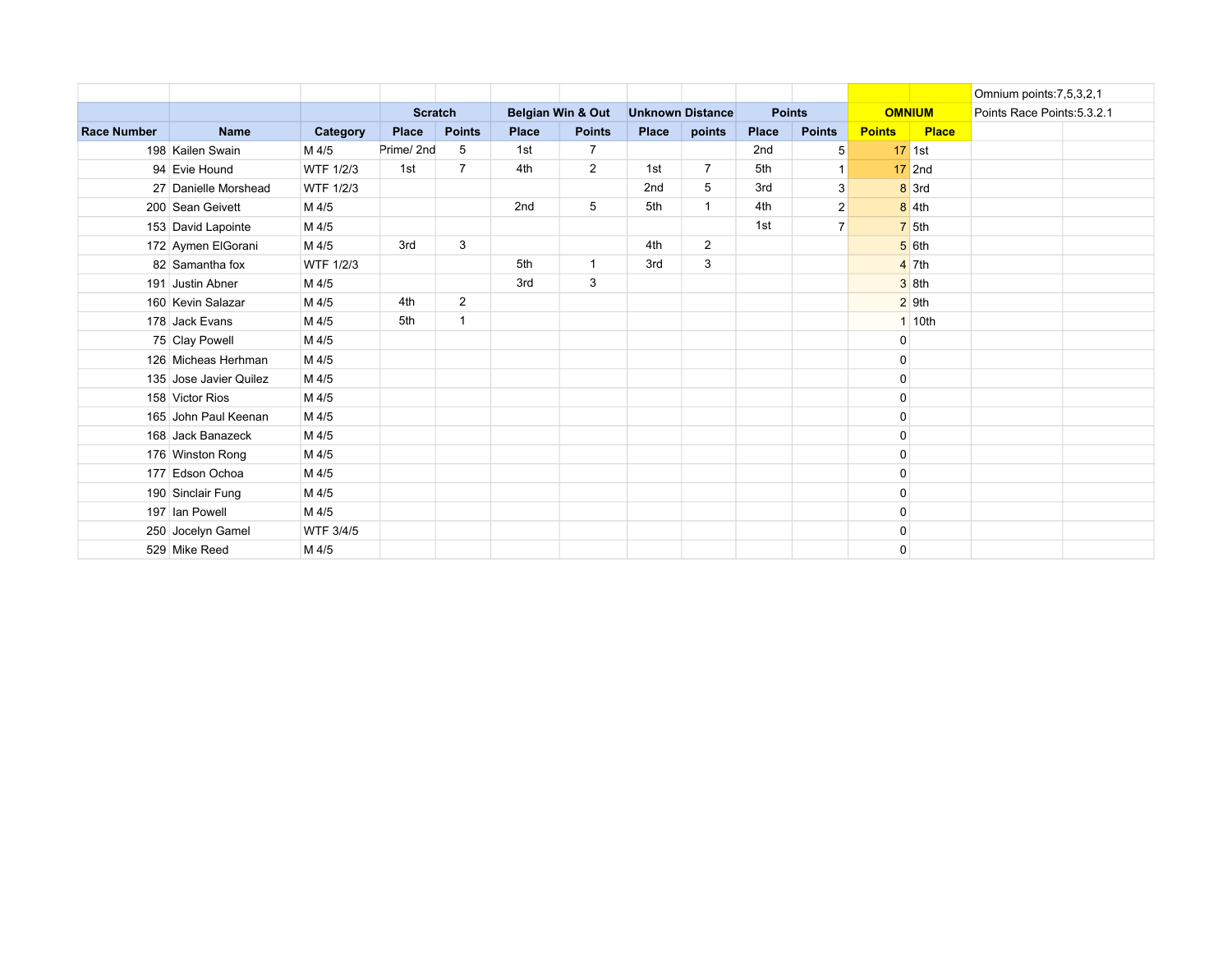|                    |                          |                  |                 |                |                 |               |                                      |               |               |               |               |                     | Omnium points: 7, 5, 3, 2, 1 |  |
|--------------------|--------------------------|------------------|-----------------|----------------|-----------------|---------------|--------------------------------------|---------------|---------------|---------------|---------------|---------------------|------------------------------|--|
|                    |                          |                  | <b>Scratch</b>  |                |                 |               | Belgian Win & Out   Unknown Distance |               | <b>Points</b> |               | <b>OMNIUM</b> |                     | Points Race Points: 5.3.2.1  |  |
| <b>Race Number</b> | <b>Name</b>              | Category         | Place           | <b>Points</b>  | <b>Place</b>    | <b>Points</b> | <b>Place</b>                         | <b>Points</b> | <b>Place</b>  | <b>Points</b> | <b>Points</b> | <b>Place</b>        |                              |  |
|                    | 140 Liam King            | WTF 3/4/5        | prime / 1st     |                | $7 \vert 1st$   |               | 7 1st                                |               | $7 \vert 1st$ |               |               | $28$ 1st            |                              |  |
|                    | 250 Jocelyn Gamel        | WTF 3/4/5        | 2 <sub>nd</sub> |                | $5$ 2nd         |               | $5$ 2nd                              |               | $5$ 2nd       |               |               | $20$ 2nd            |                              |  |
|                    | 440 Kristen Johannes     | WTF 3/4/5        | 3rd             |                | $3 \times 3$ rd |               | $3 \vert 3$ rd                       |               | $3 \vert 4th$ |               |               | $11$ 3rd            |                              |  |
|                    | 76 Jessica Kwok          | WTF 3/4/5        |                 |                | 4th             |               | $2 \, 5$ th                          |               | 3rd           |               |               | $6 \,$ 4th          |                              |  |
|                    | 315 Adelle Hintz         | WTF 3/4/5        | 5th             |                |                 |               | 4th                                  |               |               |               |               | $3 \, 5$ th         |                              |  |
|                    | 47 Molly De Reya         | WTF 3/4/5        | 4th             | $\overline{c}$ |                 |               |                                      |               |               |               |               | $2$ 6th             |                              |  |
|                    | 71 Ais Ketchum           | WTF 3/4/5        |                 |                | 5th             |               |                                      |               | 5th           |               |               | $2 \overline{7}$ th |                              |  |
|                    | 27 Danielle Morshead     | <b>WTF 1/2/3</b> |                 |                |                 |               |                                      |               |               |               | 0             |                     |                              |  |
|                    | 73 alejandra covarrubias | WTF 3/4/5        |                 |                |                 |               |                                      |               |               |               | 0             |                     |                              |  |
|                    | 82 Samantha fox          | <b>WTF 1/2/3</b> |                 |                |                 |               |                                      |               |               |               | 0             |                     |                              |  |
|                    | 94 Evie Hound            | <b>WTF 1/2/3</b> |                 |                |                 |               |                                      |               |               |               | 0             |                     |                              |  |
|                    | 152 Ashley Von Edoe      | WTF 3/4/5        |                 |                |                 |               |                                      |               |               |               | 0             |                     |                              |  |
|                    | 166 Nhi Nguyen           | WTF 3/4/5        |                 |                |                 |               |                                      |               |               |               | 0             |                     |                              |  |
|                    | 174 Tasha Tinagero       | WTF 3/4/5        |                 |                |                 |               |                                      |               |               |               | 0             |                     |                              |  |
|                    | 182 Sydney Micheals      | WTF 3/4/5        |                 |                |                 |               |                                      |               |               |               | 0             |                     |                              |  |